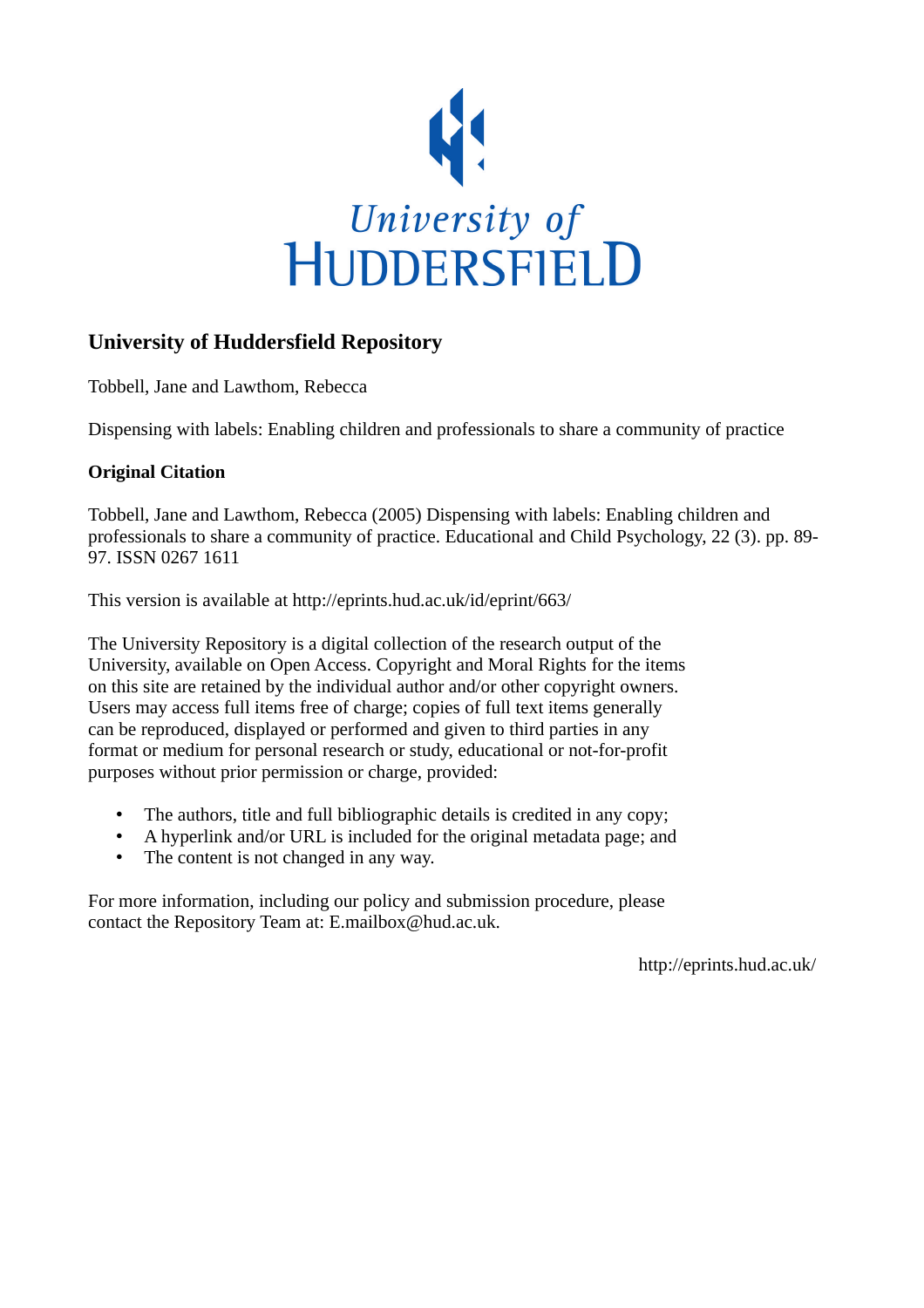

The **British** Psychological Society

Division of Educational & Child Psychology

# **Educational & Child Psychology**

Volume 22 Number 3 2005



Social, Emotional & Behavioural Difficulties

> ISSN 0267 1611 ISBN 1 85433 419 0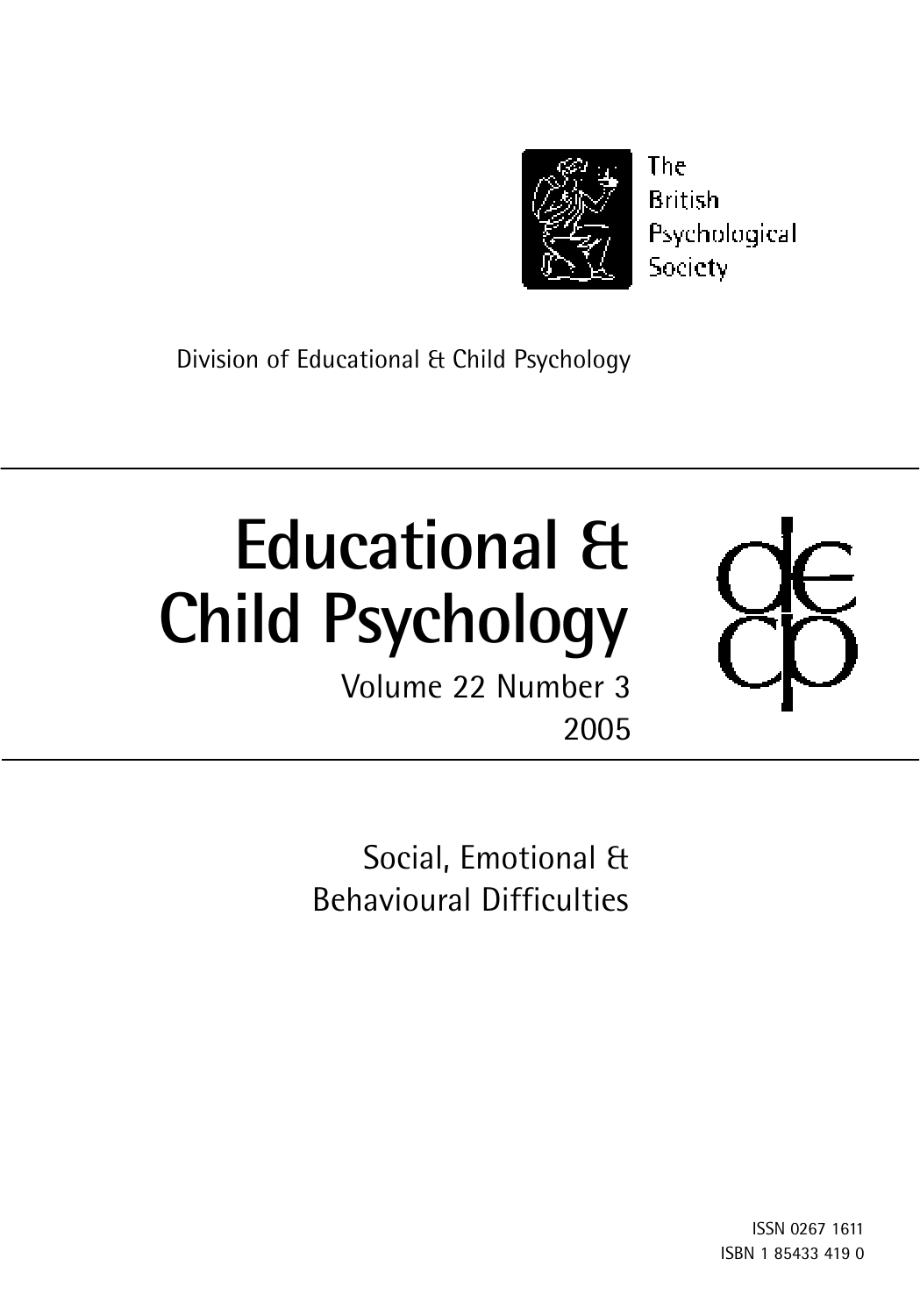## **Dispensing with labels: Enabling children and professionals to share a community of practice**

Jane Tobbell & Rebecca Lawthom

#### **Abstract**

*This paper investigates, through critical review, the label of emotional and behavioural difficulties and its utility in child and professional relationships. Considerable human energy and resources have been focused on ameliorating the* individual *and social implications of behaviour difficulties. However, the effort expended has often been levelled at individual (and policy) interventions, thereby neglecting the relationship element. We propose a reconceptualisation of the label (and thereby stigma) through envisioning learning as doing/participation. The communities of practice literature challenges the notion that learning is a time-limited activity, dependent on individual cognition. Instead learning is synonymous with being, and is a continuous and embedded process. Hence, learning and identity are inextricably linked and located in the various practice settings inhabited by children and professionals. The relationships emerge from and are shaped by the attendant practices which surround the term 'difficulties': children with 'difficulties' need 'special' attention to 'improve' their cognitions. In this paper we explore, using the community of practice literature, how learning and inclusion are processes of participation and suggest practices which would serve to liberate the child and the professional from the 'difficult' relationship/identity/label.*

#### **'Problematising' EBD as an individual problem**

**I**n reading the literature surrounding emotional and behavioural difficulties (EBD) one of the most startling factors is the level of responsibility which is attributed to the child. Almost without exception the literature refers to children 'with' EBD. Even journal papers which take a more contextual stance attribute the EBD to the child. For example, Cassidy *et al.* (2001) refer to children with EBD throughout their paper, but this paper takes a psychiatric stance, arguing that 89 per cent of students in a school for children identified as having EBD meet diagnostic criteria for psychiatric disorders as well, which they describe as 'comorbidity'. There is an attendant set of assumptions which flow from the medical model of diagnosis, treatment and cure inherent in this work. One, that there is an agreed set of symptoms; two, which once identified can be treated; and three, the goal being to cure the individual. Jones and Jones (1999) discuss the measurement of intelligence, anxiety and personality in 'The assessment of children *with* emotional and behavioural problems' (our italics). Medical and, what might be termed, more traditional psychological approaches tend to describe behaviour as within-individual and as caused by factors pertinent to that individual, so it might be argued that 'with' makes conceptual sense from the standpoint of these authors. However, Todd (2005), a critical educational psychologist, critiques the psychological obsession with classification and labelling as itself a 'professional thought disorder'.

However, the use of 'with' is not confined solely to those authors who employ these explanations; rather, its use seems pervasive. For example, Swinson *et al.* (2003) argue that the behaviour of children identified as EBD and their mainstream counterparts does not differ significantly in a classroom setting (a classic contextual argument); however, throughout the paper they employ terms such as 'children with challenging behaviour'; 'children with EBD', 'children with primarily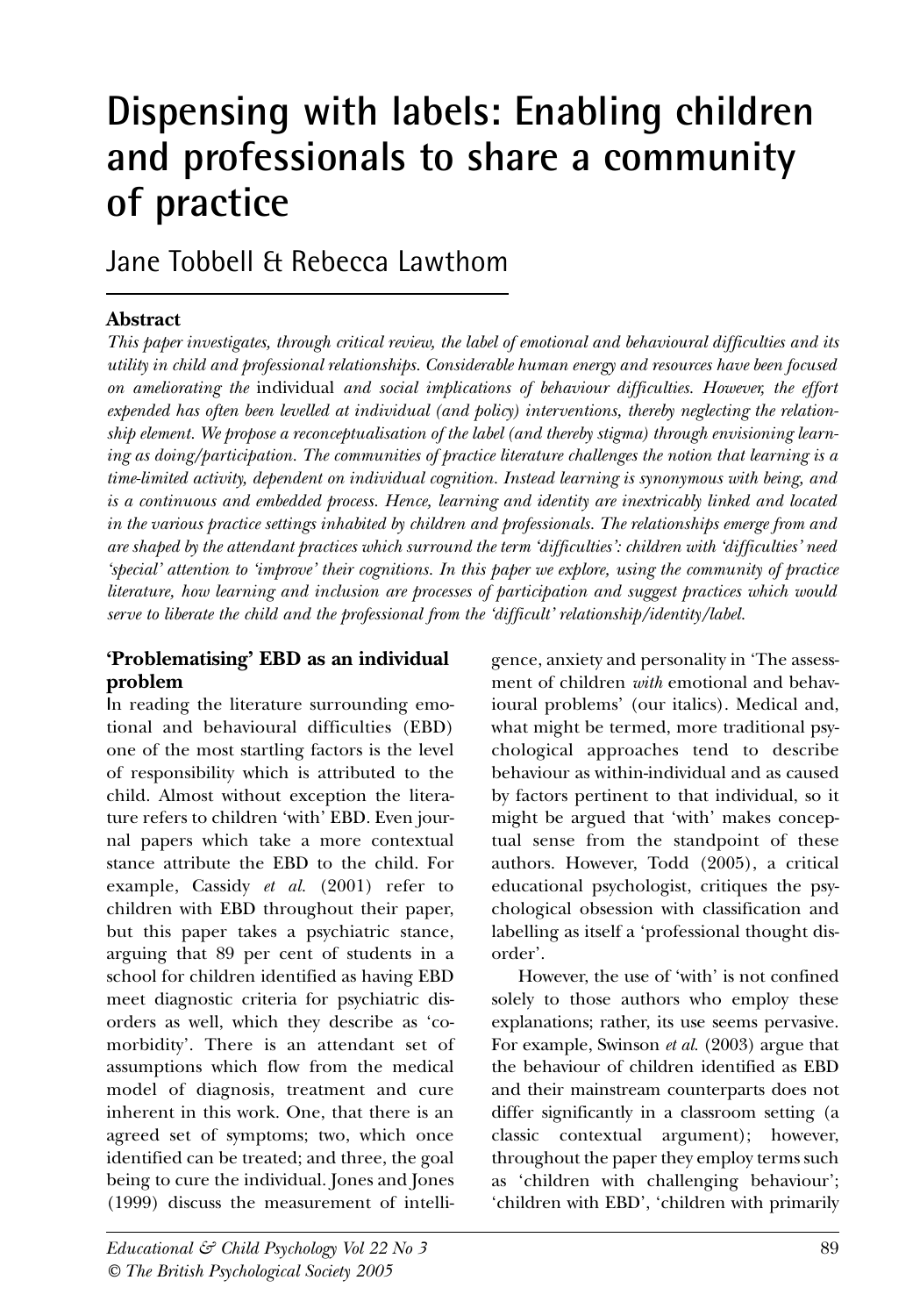emotional problems'. Cole et al. (2003) start by talking about 'children deemed to have emotional and behavioural difficulties' (Cole *et al.*, p.187) but shift to a pupils/children with EBD nomenclature. Daniels and Cole (2002) employ an activity theory framework to explore emotional and behavioural difficulties. Activity theory emerged from Vygotskian psychology, the fundamental assumption of which is based on a notion of relationship and a distributed, rather than individualistic, view of learning and behaviour. Despite this, multiple references are made to children with EBD or children with problems.

At first glance it may seem odd to focus so much on one small preposition: why does it matter? We would argue that the problem lies in the meaning which flows from the use of 'with'. Rather like many of the disabled people's movements, language is important in the claiming of identities as disabled people versus people with disabilities (Goodley & Lawthom, 2005). As we have alluded to in the first paragraph, the choice of words indicates important information about the assumptions made. In the use of 'with' the assumed difficulties are attributed to the child; they reside within the child. Such an assumption has significant ramifications for, what might be described as the EBD industry. If the difficulties are within child, then it is logical that any treatment will follow the child. Just as a doctor might prescribe antibiotics for someone with tonsillitis so a programme of treatment might follow a child 'with' EBD. Jones sums it up as:

*Today it is widely recognised that the language used to describe behaviour problems shapes not only beliefs about the manifest problems but also perceptions of what could be done about it and whose responsibility it is to do it.*

On this basis, the use of this seemingly inoffensive preposition becomes less trivial, the use of 'with' indicates a specific construction of child and intervention which is treatment driven. Far more appropriate would be to include the construction of the label in the definition, 'a child labelled or identified as having EBD'. In support of contextual explanations around behaviour, there is a plethora of evidence which suggests that such difficulties are distributed across a context rather than situated within a child, and identification of difficulty would not require individual treatment but contextual analysis. Here, rather than extracting the problem child with problematic behaviours the setting is explored to see how the label has arisen.

#### **Reframing EBD as a distributed concept across contexts**

That any EBD identified in children can be thought of more properly in a distributed framework has been well established in the literature. Doyle (2001, 2003) describes a programme of nurture groups run in a primary school which sought to ensure an appropriate curriculum, an inclusive space for children and shifts in the whole-school approach to a nurturing one. These contextual shifts resulted in a downturn of identified difficulties from the children. Richards (1999) highlights the inconsistency across schools in inclusion of children identified as having special needs and comments that these inconsistencies have more to do with the school culture than with catchment area or socio-economic influence. Pierce *et al.* (2004), in a meta-analysis of teacher interventions in American schools, suggest there is evidence that in manipulating the context, students' behaviour changes. Montgomery (1999) reviews teacher behaviour which contributes to classroom disruption; she includes withholding of praise and rewards, keeping children in and confiscation as actions which tend to increase poor behaviour. Swinson *et al.* (2003) suggest from their research that the behaviour patterns of children identified as EBD are similar to those who have not been so labelled. Behaviour is better in wellmanaged and interesting lessons and the behaviour of all children deteriorates as the day progresses. These examples suggest that all behaviour (not only problem behaviour) can be better understood when it is situated in its specific context.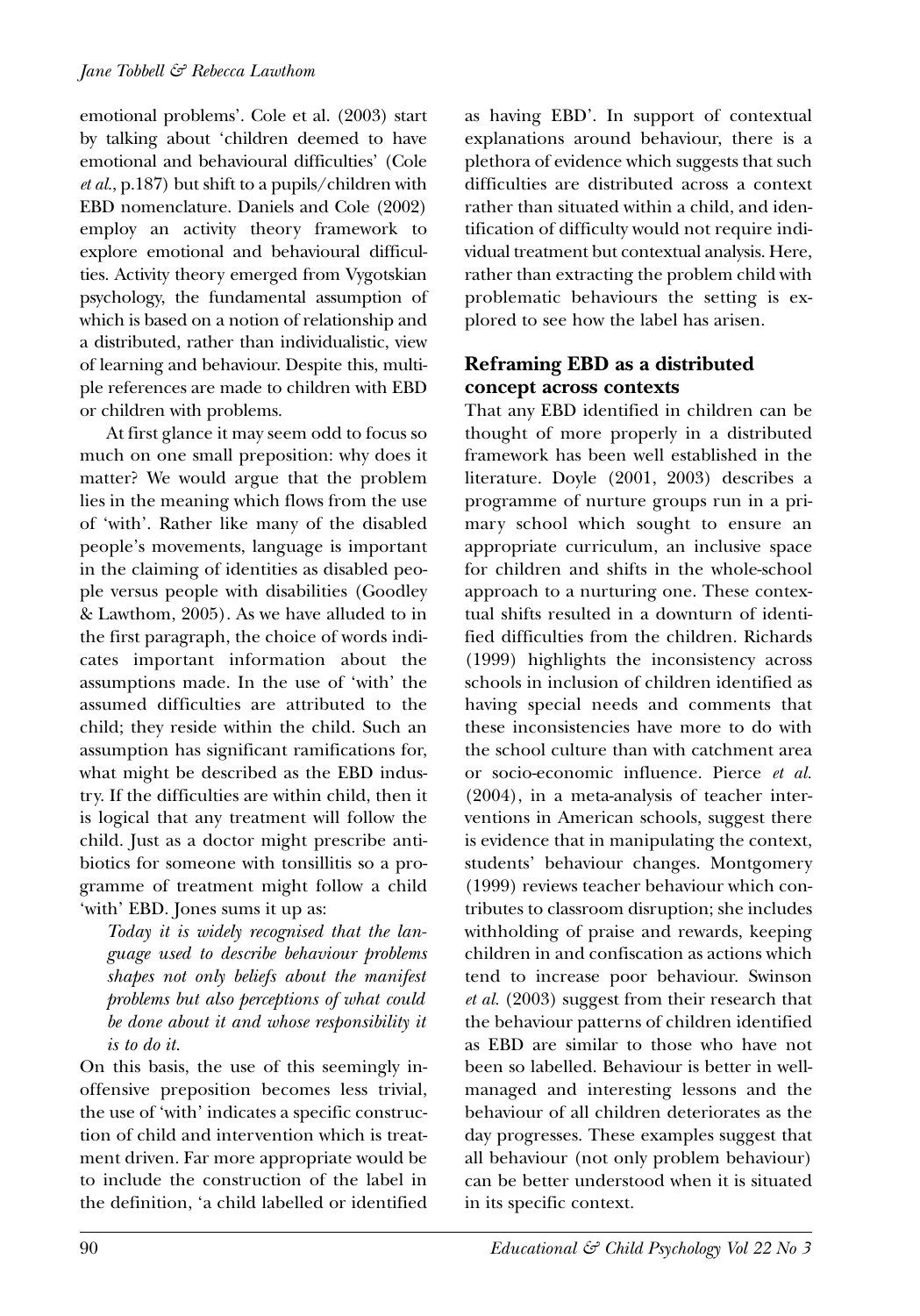How do teachers and schools view behaviour such as EBD? Evidence from a number of sources (Panayiotopoulos, 2004; Poulou & Norwich, 2002; Swinson *et al*., 2003) suggests that teachers tend to employ within-child explanations for behaviour in school and act accordingly. Bird (1999), a critical educational psychologist, critiques notions of intellectually 'dull' and 'bright' children (espoused in books on intelligence). Competence can be conceptualised as rooted in settings and distributed across classrooms rather than within narrow human characteristics, such as intelligence, personality and temperament. However, this reframing of behaviour by teachers and professionals is necessarily difficult. It runs counter to our intuitive individualised model of the world and makes change more difficult. Poulou and Norwich (2002) suggest that there is a causal relationship between teachers' perceptions of the causes of behaviour and their responses to it; helping behaviours in teachers are more likely to be associated with beliefs about the teachers' power to change the children's behaviour. If the teachers believe that they cannot influence children's behaviour (which individual explanations would demand) then they are less likely to invest their time and energy in working with the child and more likely to advocate removal of that child from mainstream education.

The notion of within-child factors as causes of EBD is, however, challenged by the incredible increase in exclusions from UK schools during the last decade. Panayiotopoulos (2004) reports that exclusions based on EBD have increased tenfold during the last ten years. It seems impossible that such an increase can be due solely to the children; why would one generation 'suffer' so much with EBD as compared to the previous one? It is more plausible to consider changes in the education system which may have resulted in such an increase in the construction of EBD. Jones (2003) discusses the competing discourses of inclusion and performance which have come to shape schools' policies. On the one hand funding and

approbation follow high scores in standard tests (which requires a particular type of teaching) while teacher resistance, pupil rejection and omens of trouble surround high inclusion rates. Visser and Stokes (2003) comment 'Pupils who display behaviour which jeopardises a school's performance, or, are a potential danger to the education of others, are not universally welcomed in mainstream schools'. (Visser & Stokes, 2003, p.66).

#### **Individualised solutions to EBD?**

Given the scope of the problem, it is further puzzling that the literature reveals a widespread commitment to behaviourist principles in addressing EBD. While, on the one hand this represents an attractive method of developing interventions, on the other, it positions the children as passive recipients of professional activity and denies the complexity of individual agency which 21st century understandings of the human being and child advocate (e.g. children's rights as an issue). Shearman (2003) claims to take a psychoanalytic approach to conceptualising classroom difficulties, but discusses her reliance on the quintessential behaviourist tool ABC: antecedent–behaviour– consequence. Such a tool suggests that behaviour can be understood by reference to the immediate context and so easily manipulated by shifts in the antecedents. Madden *et al.* (2004) discuss an inter-agency intervention programme which seeks to 'train' parents and children in appropriate behaviour and give rewards for sanctioned behaviour, suggesting an almost Pavlovian model. Such interventions provide a simplistic and deterministic picture of human behaviour, assuming that we leave our histories behind when we shift from context to context (e.g. home to school).

#### **Putting EBD in its context**

Despite a lamentable lack (given the ramifications of the assignment of the label for the child) of definition surrounding EBD, it is clear that many of the children so labelled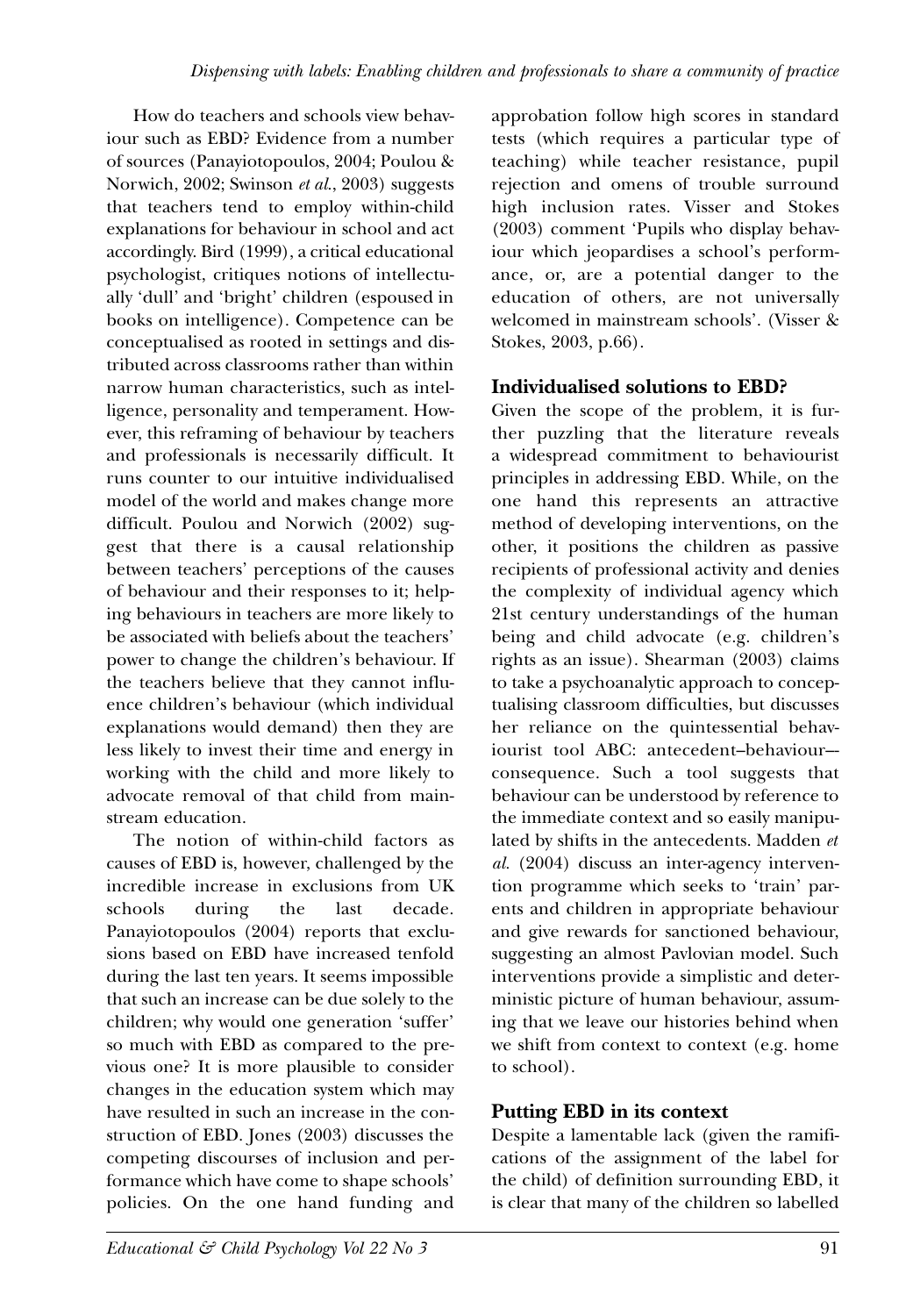live disorganised and troubled lives (Farrell & Tsakalidou, 1999). This makes it difficult for them to conform to the inflexible demands of schools which, given the neo-liberal emphasis on performance, tend to tightly organise and control the school day. Rees *et al.* (2003) state 'the ubiquitous nature of the term EBD cannot, however, shroud the lack of criteria, agreement and, arguable, confusion that surrounds its use'. (Rees *et al.*, p.35). Panayiotopoulous (2004), Madden *et al*. (2004) and Doyle (2003) construct EBD as oppositional behaviour and indeed this is part of the so-called diagnostic criteria found in DSM IV. What exactly constitutes oppositional behaviour remains less clear. Jones (2003) suggests that legitimised and nonlegitimised behaviour is a cultural construction; this means that the attribution of the EBD label to children is based on specific adults in specific contexts. Given the evidence that some school cultures are more inclusive than others, it could be that the label reflects the school values rather than the child *per se*.

To summarise, whil there is little agreement about what constitutes EBD, the ramifications for the child are manifold and serious. They tend to be constructed by the professionals around them as troubled children who need help and while this may be motivated by the kindest of intentions the actual result may be exclusion from mainstream society. The child is deemed to be unfit to socialise with peers and is inevitably marginalized. Even if the need for treatment is accepted, the child is further dehumanised by the prevalence of behaviourist interventionist strategies, which, even if not articulated by the professionals who employ them, translate into a representation of the child as something to be manipulated by people who know better than the child about his or her life. We would argue that these constructions serve to shape the child–professional relationship in particular ways (e.g. the professional wary of trouble, the child fighting for personal recognition) and that a shift in such understandings of EBD may result in a more positive trajectory for both children and professionals in schools.

#### **Reconceptualising EBD**

A notion of psychology as a distributed rather than as an individual phenomenon is beginning to gain more currency. The idea of identity as situated in the various contexts that an individual inhabits demands that attention be given not only to those individuals but also to the multiple systems in which those individuals are embedded and which shape their actions, reactions and interactions. A powerful theoretical rendering of this position can be found in the communities of practice literature.

The essential aspect of communities of practice (CoP) is to understand that learning has been reconceptualised as experience (Lave & Wenger, 1991) rather than as the acquisition of knowledge and skills. A useful way of understanding the position is to think about how learning is understood currently in the form of the structures of the UK education system. This position could be described thus: there is an assumption that knowledge is received, largely unproblematically, from teachers. Children enter classrooms, sit down and listen to the teacher or engage in the prescribed activities and acquire the knowledge and skills as specified in the national curriculum, for example the formula for solving an algebraic equation, or the date of the English Civil War, or how to count to 10 in German. Some children do this better than others but this can be explained by innate intelligence: some children will always do better than others because they are cleverer. Motivation can also be invoked to explain individual differences in achievement: some children are better motivated because they come from 'better families' and so do not misbehave and do their homework and so are more able to succeed. A third reason for difference might be the quality of the teacher.

All of these explanations are about individuals; success in learning is located in the individual child or the individual teacher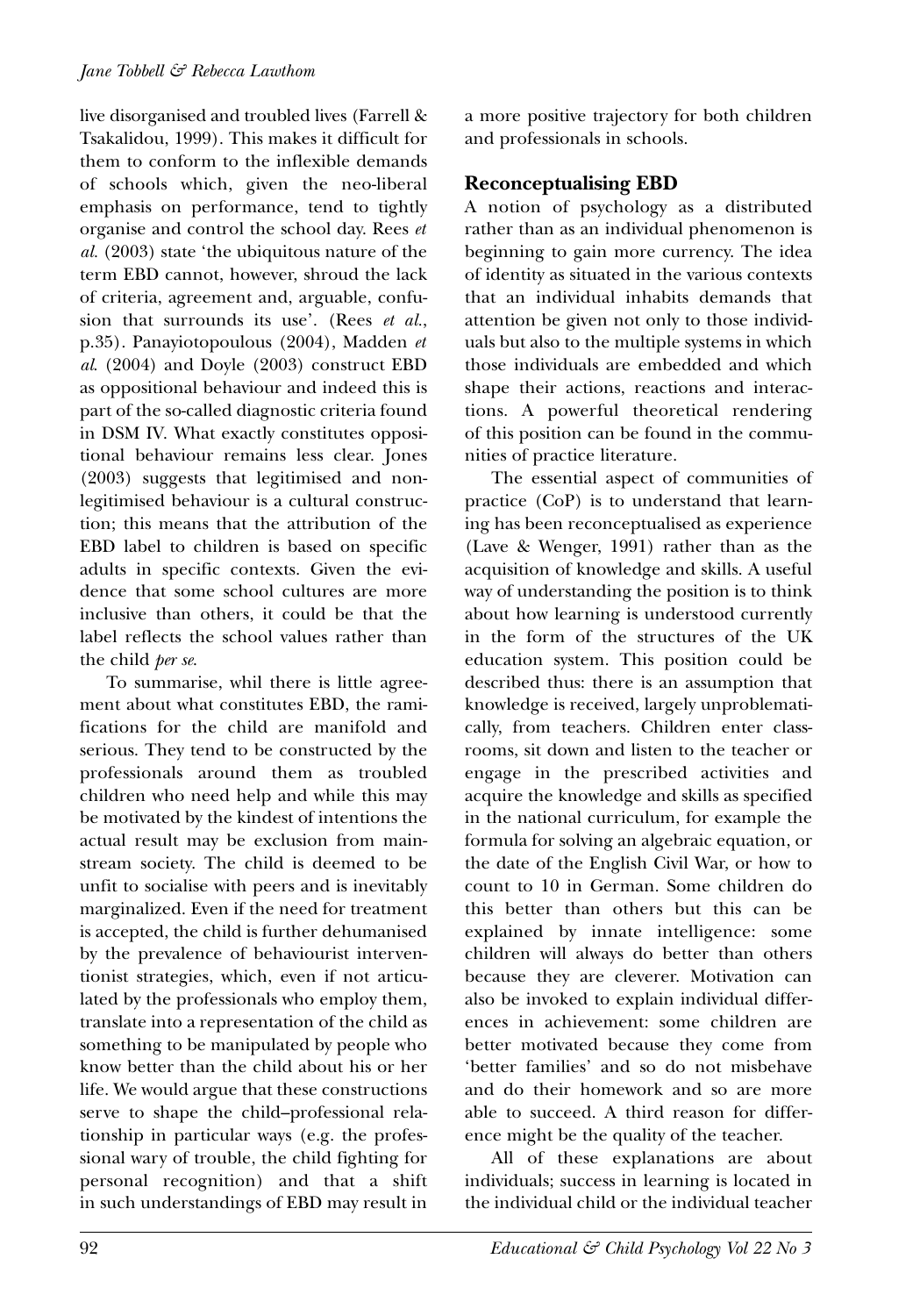and learning is posited as an acquisition model. In contrast to this view, the communities of practice literature suggests that to understand performance in children, attention needs to be given to the various communities of practice of which they are members. Moreover, their levels of participation in these communities and the systems which serve to encourage or discourage inclusion in these communities are seen as key to understanding learning. Rather than learning as acquisition, learning is seen as participation in social spaces. However, crucially for the focus of this paper, participation is not inevitable and is not passive. Rather it is mediated by the multiplicity of social structures which construct schools.

#### *Defining communities of practice*

A community of practice is a collection of people bound together by location, purpose, activity, values, desires or, perhaps, labels: for example primary teachers in general, the teachers in a specific school, educational psychologists, children 'with' EBD. All of these groups, or communities, can be separated from others by reference to the practices in which they engage. For example, children given the label EBD are likely to be engaged in and with significantly different practices from other children, framed as 'oppositional behaviour'. They may be removed from lessons with their friends or from schools with their friends. Teaching may start from the assumption that these are students who are unlikely to succeed. Moreover, teachers may start with the assumption that these students are troublesome and require 'special' teaching practices. The education system will produce policies to deal with such children. Professionals will advocate different 'treatments' to 'cure' such children of their troublesome behaviour so that they can properly perform in the education system. These practices and assumptions will shape the experiences of the children and their trajectories, although because practices and people are mutually reciprocal their trajectories will inevitably vary in a non-predictable way. Indeed, this potential multiplicity of pathways fundamentally undermines the more traditional normative approach of psychology. With respect to learning, the normative approach is that learning happens linearly. How might learning be understood within a CoP?

A CoP is an informal or formal group which shares and develops understanding of and behaviour surrounding its proximal and distal interactions and contexts. To quote Wenger, to define CoPs is to understand that they are places where: 'collective learning results in practices that reflect both the pursuit of our enterprises and the attendant social relations. These practices are thus the property of a kind of community created over time by the sustained pursuit of a shared enterprise' (Wenger, 1998: p.45). So the community is about learning and belonging, where entitlement is the key to learning. Thus full participation is not about mastery but about belonging to the CoP.

The notion of practice can be understood in terms of the act of doing in context (Wenger, 1998). It is the language, tools, documents, images, symbols and roles which shape a community. Practice is that which is said but also that which is unsaid, it includes tacit conversations, subtle cues, untold rules of thumb, perceptions, underlying assumptions and shared world views (Wenger *et al.*, 2002). Practice is that which is represented and that which is assumed. Paetcher (2003) talks about CoPs in performative terms, suggesting that CoPs are defined by the acts which are privileged in those CoPs. For example, 'good' pupils participate in the dominant CoP as they display non-oppositional behaviour. With CoPs, understandings and the conceptual fuzziness of EBD, a clearer picture emerges. Within school contexts inclusive dominant practices around learning are privileged. 'EBD childred', and the professional who works with them, become more marginal and peripheral leading to potential exclusion from the CoP. This is precisely because in schools a particular kind of participation is valued.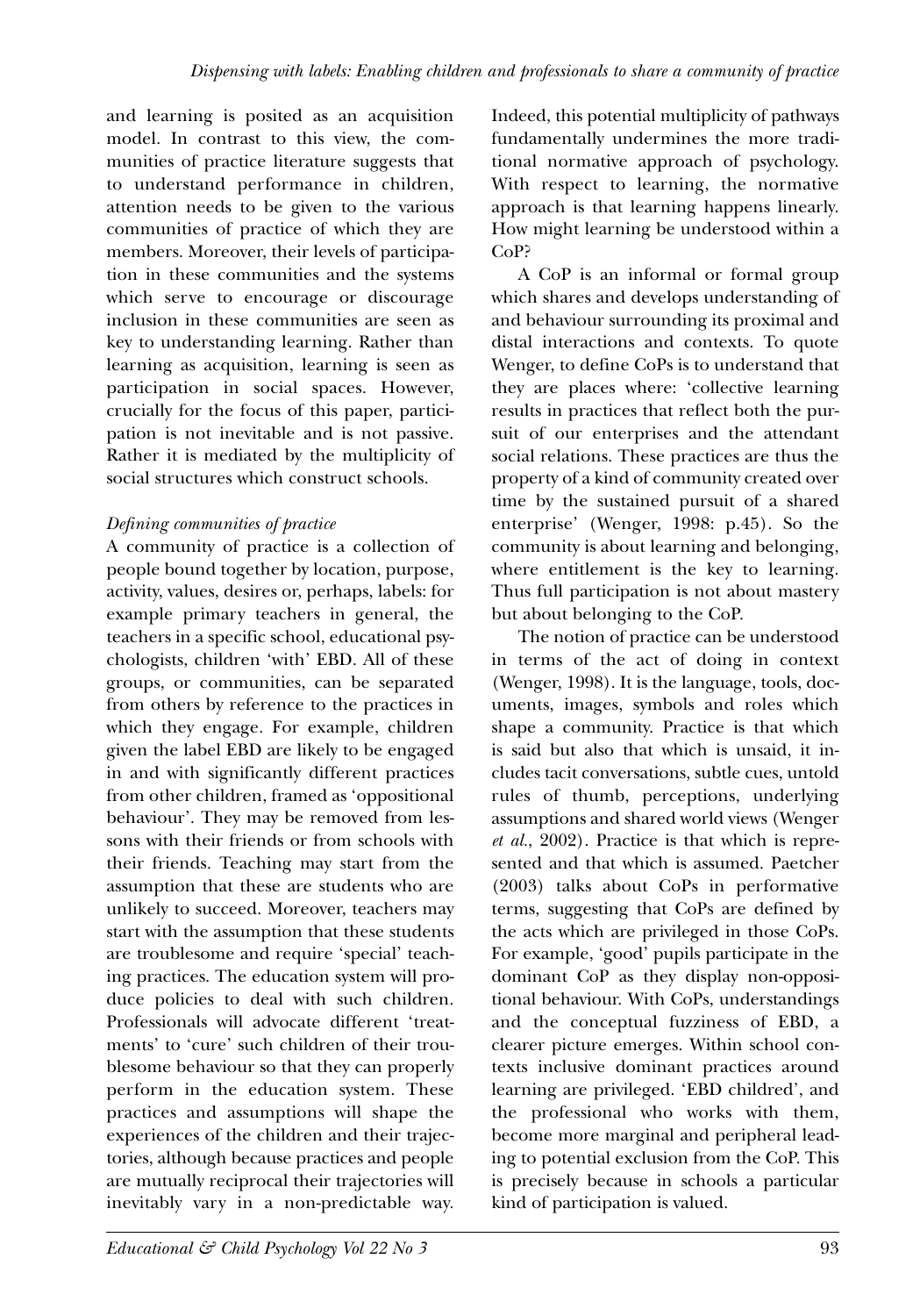#### *Participation*

We have highlighted that participation in a given community is not automatic and is not passive. Wenger (1998) has suggested a number of sources for understanding an individual's participation and non-participation. Specifically:

- *1. 'How we locate ourselves in a social landscape.*
- *2. What we care about and what we neglect.*
- *3. What we attempt to know and understand and what we choose to ignore.*
- *4. With whom we seek connections and whom we avoid.*
- *5. How we engage and direct our activities.*
- *6. How we attempt to steer our trajectories.*

(Wenger, 1998: p.167) In the context of understanding children and professionals coping with the EBD label these same sources of information would serve to provide a rich picture that might help to explain why some schools seem to be more inclusive than others and perhaps why some children are more likely to be included than others.

The pattern of life for children labelled EBD is that of being on the margins of the mainstream, of communities which go on around them but without them. Given that learning and experience are participation and that the nature of participation shapes identity, the EBD label can easily become selffulfilling. This is, of course, not to say that students designated as EBD cannot participate. The problem lies in the notion that learning is an 'activity' which happens as a timeconstrained event. This is not the case, learning is experience and experience is relationship. People who cannot conform to the time frames and practices of a given community are denied participation. Once denied participation, an individual inevitably becomes part of an 'out group' because they do not engage in the same practices as the 'in group'. This is particularly powerful in a school context where choice to attend and so choice in participating in the CoP is denied. The subsequent behaviour of the excluded pupil is constructed in an individual way, and such childen are said to 'have EBD' as if this were something they carry around within them. Were those children permitted to participate and to contribute to the developing CoP, they would be part of it and the CoP, and by extension the people in it, would be part of that child. Indeed, Todd (2005) points out, in relation to including disabled children in mainstream schools, that disabled children can inhabit a number of 'thick identities' rather than 'thin' disablist models of 'children with disabilities' (as an allencompassing identity).

School represents one of the primary socialising contexts for children in the West; exclusion from that context will have major ramifications for the lived experiences of those excluded individuals. Experience from one CoP will influence assessments of new ones, if a person has been marginalised from his or her school CoP, then it is not difficult to see how contemporaneous and subsequent exclusions might emerge.

From a professional point of view the label of EBD brings with it notions of a marginalised child – a student who does not participate (or crucially is not allowed to) in the practices which are representative of most children's experiences. Because professionals are dealing with only one education system, their goal is to assist children in acquiring the practices valued by that system. But this is not possible because behaviour is not 'acquired' in this way; rather behaviour is about meaningful engagement and internalisation, i.e., participation, of practices. Participation is about changing and being changed by practice. It follows that the task of changing is impossible from the professional's and the student's position if the focus of work is removed from the context. As long as EBD is conceptualised as an individual problem residing within the problem child, it is difficult to see how this might change.

#### **Distributed competency and professional behaviour**

In the first section of this paper we argued that the language used, the attributions about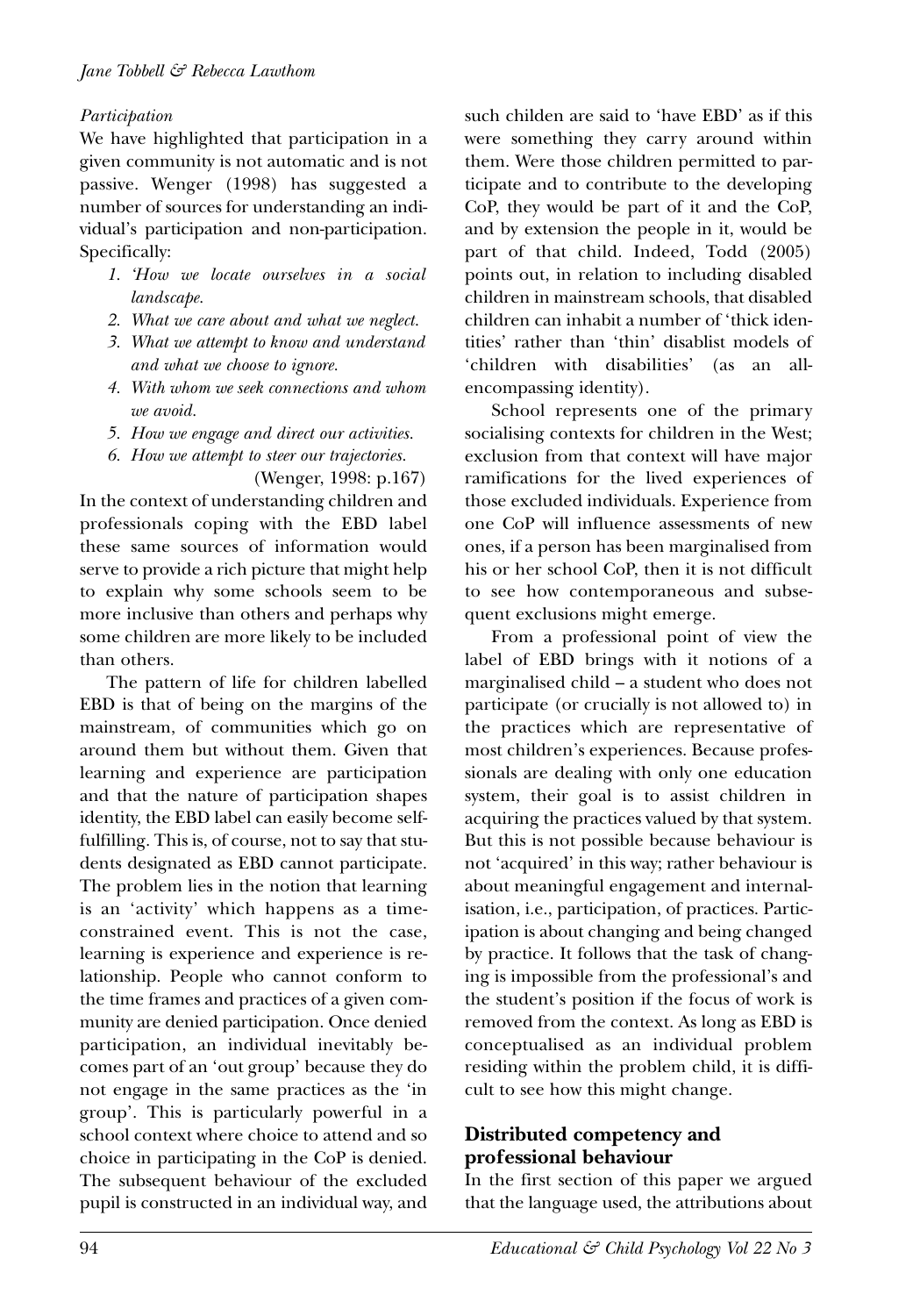causality made and the interventions carried out shaped understanding and behaviour of children and professionals in particular ways. In this section we would like to discuss how a reconceptualisation of EBD as a distributed phenomenon might serve to shift the experiences of all those involved. It is undeniable that the adoption of distributed explanations would not simplify things. Indeed a consideration of the multiplicity of systems which influence experience results in a model of such complexity that a great deal of time and energy is required to unpick those multiple layers. However, we would argue that simplistic behaviourist models deny the reality of being human and are essentially useless in efforts to create inclusive schools and an inclusive society. Visser and Stokes (2003) argue that inclusive education is a right but that at present the model is more integrationist, that is a child must fit the education system, rather than inclusionist, that is a child belongs without the need for negotiation. The distributed model represents an inclusionist perspective because it forces all parties to consider the systems which enable or disable inclusion.

Essentially a prime shift in adopting a learning as participation approach is a rejection of the medical model of understanding behaviour. It would no longer be appropriate to diagnose, treat and cure individuals to allow them to participate. Rather professionals (teachers and psychologists) would need to engage in some oppositional behaviour themselves. Here, professionals and children could work together to understand the patterns of school organisation and children's identities to understand why participation for some children is problematic. In this model, EBD as they are currently understood do not exist. There is no 'child with EBD'; there are systems which serve to enable to disable participation for children. The question shifts from what is wrong with this child to what is happening in this context which results in this child being marginalised? The problem is 'problematised' rather than the child.

From a societal point of view attention needs to be given to the policies which shape school cultures. To expect all children to follow the same curriculum and be assessed in identical ways becomes unacceptable. The national curriculum could be seen as a tool which works to oppress both teachers and students in its rigid construction of what constitutes performance and success (Tobbell, 2000). In our alternative model, education is seen as a process of enabling children to construct identities as effective learners and equip them with practices which allow them to participate in society as able and valuable members rather than as passive recipients and reporters of prescribed knowledge sets. Understandings of school effectiveness cease to be measured by reference to student scores in standardized tests; instead effectiveness is seen as the capacity of the school context to include children in their own education. Lave and Wenger (1991) conceptualise this as the difference between the teaching curriculum (shaped and delivered by teachers) and the learning curriculum (shaped and delivered by learners).

At present, there is a construction of children whose preoccupations are not those of the teachers as having learning difficulties or EBD. Children who do not conform to the school sanctioned behaviours are acquired by (McDermott, 1996) these labels which often result in school failure and societal marginalisation – a situation perhaps made worse by the statutory compulsion to attend school and the rigid assessment and training policies which constitute the school context. In the rejection of individual explanations of difficulty, schools would shift away from such oppositional processes. The emphasis would be on relationships, the teacher and the pupil rather than the teacher versus the pupil. Teachers and pupils, in this school model work together to form communities of learning. Teachers' roles shift from the gatekeepers of knowledge to facilitators of participation. Their goal is to form relationships with students to enable an effective passage through the zone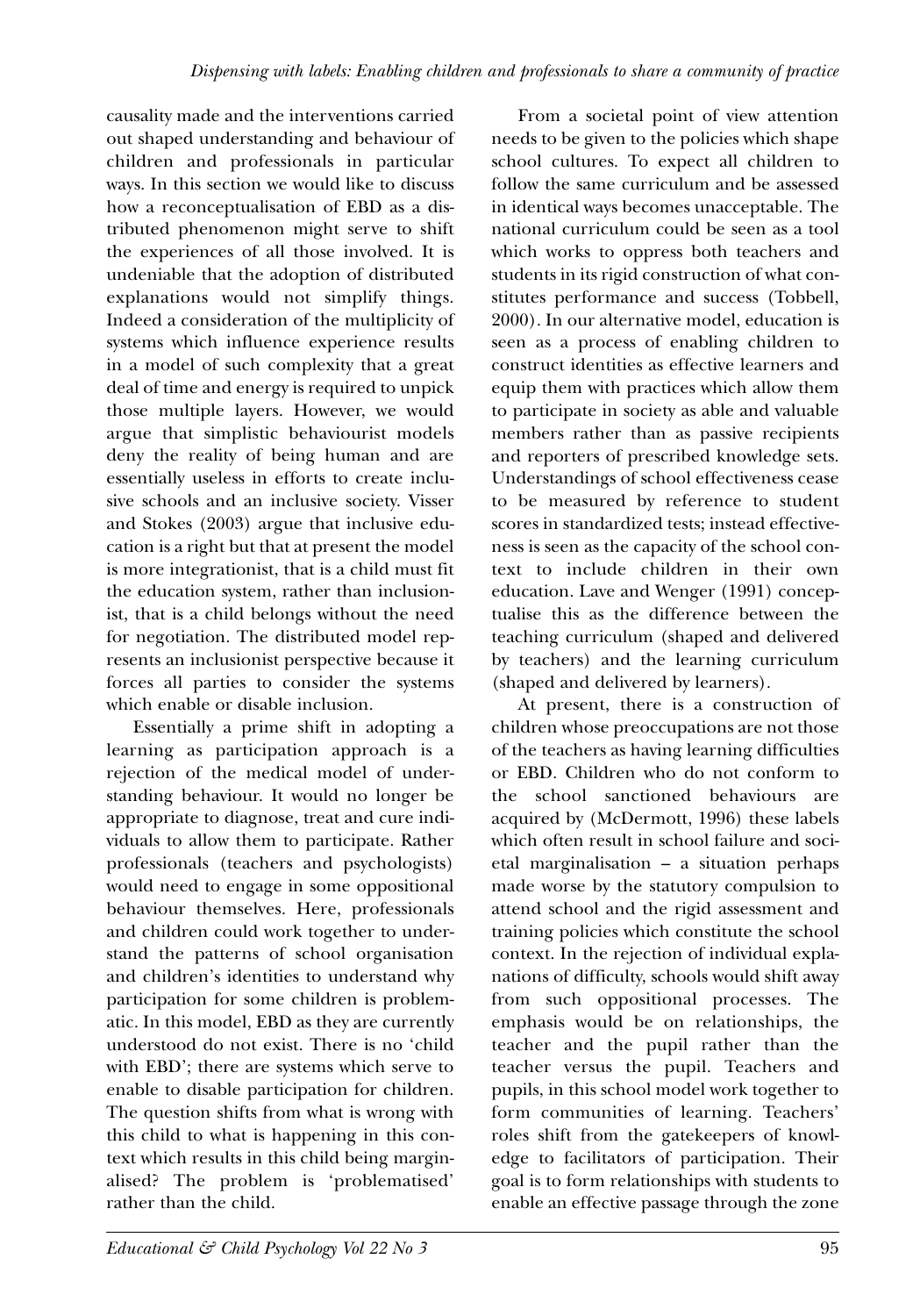of proximal development (Vygotsky, 1978) which can be thought of as learning.

Here, the educational psychologist's (EP's) role is no longer that of the assessor of the individual child. Rees *et al*. (2003) suggest that currently EPs assess the child and based on current psychological theory make a judgement of how best to meet the child's needs. Assessments typically involve some type of psychometric test, and might include observing and interviewing the child. If learning is understood as participation which is influenced by the multi-layered systems in which the individual is embedded, then assessing the child alone becomes untenable. Instead the role of the EP is reconceptualised as, perhaps, an advocate for such children in negotiating the systems in which they finds themselves. The EP becomes the conduit between child and teacher and child and society in facilitating participation. This calls for a different type of approach and might better be thought of as audit rather than assessment. The EP would ask different questions. Notions of measurement using standardised tests would be obsolete; rather, understanding the pattern of participation would be paramount. What mechanisms militate against the child's participation in the learning environment, what are the personal meanings which underpin the teachers' and the child's relationships? What systemic shifts are needed to enable participation?

In current conceptualisations of emotional and learning difficulties professionals' roles involve doing something to the child, encouraging the child to behave in the way valued in a given context, assessing a child's level of intelligence, removing the child to another environment. In the distributed conceptualisations the professional and the child are working in partnership to achieve participation. Professional behaviour becomes a facilitation or negotiation bringing parties together to understand the influences that shape behaviour.

Rogoff *et al.* (2002) suggest that the 20th century model of running schools as efficient factories has failed both children and teachers and that a better model is for children and adults to work collaboratively, where the professional's role is that of support for participation rather than as expert. We would suggest that reconceptualising EBD as a distributed phenomenon rather than an individual one, as systemic rather than child centred, would build on this idea. The result might be a school system which works to include all and where the notion of education is collaborative rather than oppositional and where all children are welcomed and able to change and be changed.

#### **Changing psychological practices**

The richness of the CoP conceptualisation of learning provides an alternative lens with which to view EBD. How might this become embedded in practice? Lawthom and Goodley (2005) argue that enabling psychological practices (around understanding disability) demand that impairment be rethought as more than an individual variable and move towards transformational change in organisations. In schools, Todd (2005) presents 'practical theory tools' for professionals to consider how disability is itself constructed. Todd's narrative conversations help separate people from problems and offer other storylines of possibility. Working with schools as ecological systems, systems in flux, rather than static entities, requires professionals to rethink professional identity boundaries. Given the changing professional qualification for educational psychology in the UK, the possibility for change is present and real.

#### **Address for correspondence**

Jane Tobbell, Centre for Psychological Studies, University of Bradford, Richmond Road, Bradford BO7 10P.

E-mail: j.tobbell@bradford.ac.uk.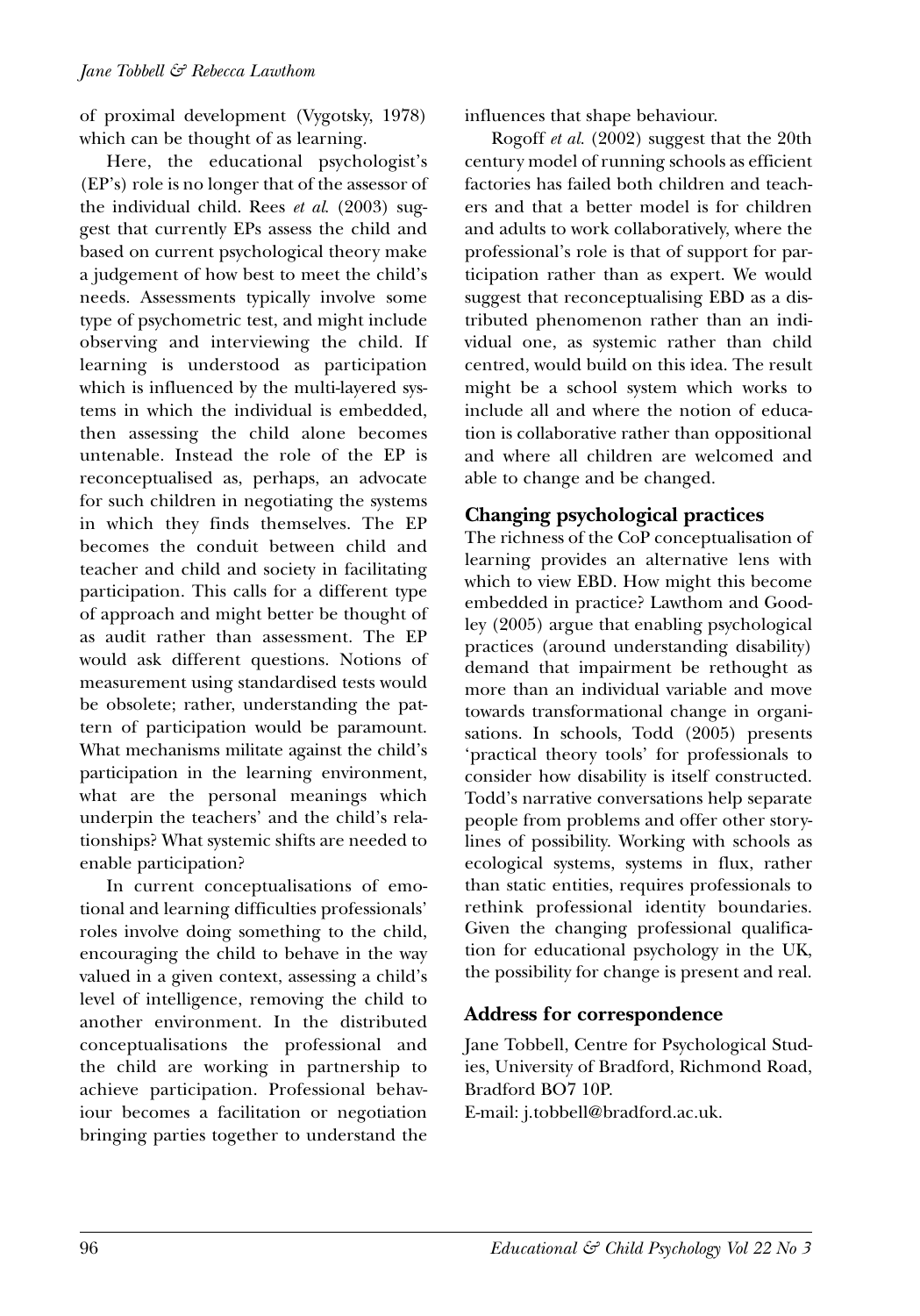#### **References**

- Bird, L. (1999). Towards a more critical educational psychology. *Annual Review of Critical Psychology*, 1(1), 21–33.
- Cassidy, E., James, A. & Wiggs, L. (2001). The prevalence of psychiatric disorder in children attending a school for pupils with emotional and behavioural difficulties. *British Journal of Special Education*, *28*(4), 167–173.
- Cole, T., Daniels, H. & Visser, J. (2003). Patterns of Provision for pupils with behavioural difficulties: A study of government statistics and behaviour support plan data. *Oxford Review of Education, 29*(2), 187–205.
- Daniels, H. & Cole, T. (2002). The development of provision for young people with emotional and behavioural difficulties: An activity theory analysis. *Oxford Review of Education*, *28*(2/3), 311–329.
- Doyle, R. (2001). Using a readiness scale for reintegrating pupils with social, emotional and behavioural difficulties from a nurture group into their mainstream classroom – A pilot study. *British Journal of Special Education*, *28*(3), 126–132.
- Doyle, R. (2003). Developing the nurturing school. *Emotional and Behavioural Difficulties*, *8*(4), 252–266.
- Farrell, P. & Tsakalidou, K. (1999). Recent trends in the reintegration of pupils with emotional and behavioural difficulties in the United Kingdom. *School Psychology International*, *20*(4), 323–337.
- Jones, D. & Jones, M. (1999). The assessment of children with emotional and behavioural difficulties: psychometrics and beyond. In P. Cooper (Ed.) *Understanding and supporting children with emotional and behavioural difficulties* (pp.86–101) London: Jessica Kingsley Publishers.
- Jones, R.A. (2003). The construction of emotional and behavioural difficulties. *Educational Psychology in Practice*, *19*(2), 147–157.
- Lave, J. & Wenger, E. (1991). *Situated learning: Legitimate peripheral participation*. Cambridge: Cambridge University Press.
- Lawthom, R. & Goodley, D. (2005). Conclusions: Making enabling alliances between Disability Studies and Psychology. In D. Goodley & R. Lawthom (Eds.) *Disability and psychology: Critical introductions and reflections*. London: Palgrave.
- Madden, L., Franey, J., McLaughlin, V. & Cox, S. (2004). An evaluation of the impact of an interagency intervention programme to promote social skills in primary school children. *Educational Psychology in Practice*, *20*(2), 135–155.
- McDermott, R.P. (1996). The acquisition of a child by a learning disability. In S. Chaiklin & J. Lave (Eds.), *Understanding Practice: perspectives on activity and context* (pp. 269–304). Cambridge: Cambridge University Press.
- Montgomery, D. (1999). Coping with children

with emotional and behavioural difficulties in the primary classroom. In P. Cooper (Ed.), *Understanding and supporting children with emotional and behavioural difficulties* (pp.163–182). London: Jessica Kingsley Publishers.

- Paetcher, C. (2003). Masculinities and Femininities as communities of practice. *Women's Studies International Forum*, *26*(1), 69–77.
- Panayiotopolous, C. (2004). A follow-up of a home and school support project for children with emotional and behavioural difficulties. *Emotional and Behavioural Difficulties*, *9*(2), 85–98.
- Pierce, C.D., Reid, R. & Epstein, M.H. (2004). Teacher-mediated interventions for children with EBD and their academic outcomes. *Remedial and Special Education, 25*(3), 175–188.
- Poulou, M. & Norwich, B. (2002). Cognitive, emotional and behavioural responses to students with emotional and behavioural difficulties: A model of decision making. *British Educational Research Journal*, *28*(1), 111–138.
- Rees, C., Farrell, P. & Rees, P. (2003). Coping with complexity: How do educational psychologists assess students with emotional and behavioural difficulties. *Educational Psychology in Practice*, *19*(1), 35–47.
- Richards, I.C. (1999). Inclusive schools for pupils with emotional and behavioural difficulties. *Support for Learning*, *14*(3), 99–103.
- Rogoff, B., Goodman Turkanis, C. & Bartlett, L. (2002). *Learning together: Children and adults in a school community.* Oxford: Oxford University Press.
- Shearman, S. (2003). What is the reality of 'inclusion' for children with emotional and behavioural difficulties in the primary classroom? *Emotional and Behavioural Difficulties*, *8*(1), 53–76.
- Swinson, J., Woof, C. & Melling, R. (2003). Including emotional and behavioural difficulties in pupils in a mainstream comprehensive: A study of the behaviour of pupils and classes. *Educational Psychology in Practice, 19*(1), 65–75.
- Tobbell, J. (2000). The oppressive curriculum: viewing the National Curriculum through the Freirian lens. *Annual Review of Critical Psychology, 2,* 204–205*.*
- Todd, L. (2005). Enabling practice for professionals: The need for practical post-structuralist theory. In D. Goodley & R. Lawthom (Eds.), *Disability and psychology: Critical introductions and reflections*. London: Palgrave.
- Visser, J. & Stokes, S. (2003). Is education ready for the inclusion of pupils with emotional and behavioural difficulties: A rights perspective? *Educational Review*, *55*(1), 66–75.
- Vygotsky, L. (1978). *Mind in society*, Cambridge: Harvard.
- Wenger, E. (1998). *Communities of practice.* Cambridge: Cambridge University Press.
- Wenger, E., McDermott, R. & Snyder, W.M. (2002). *Cultivating communities of practice.* Harvard: HBS.